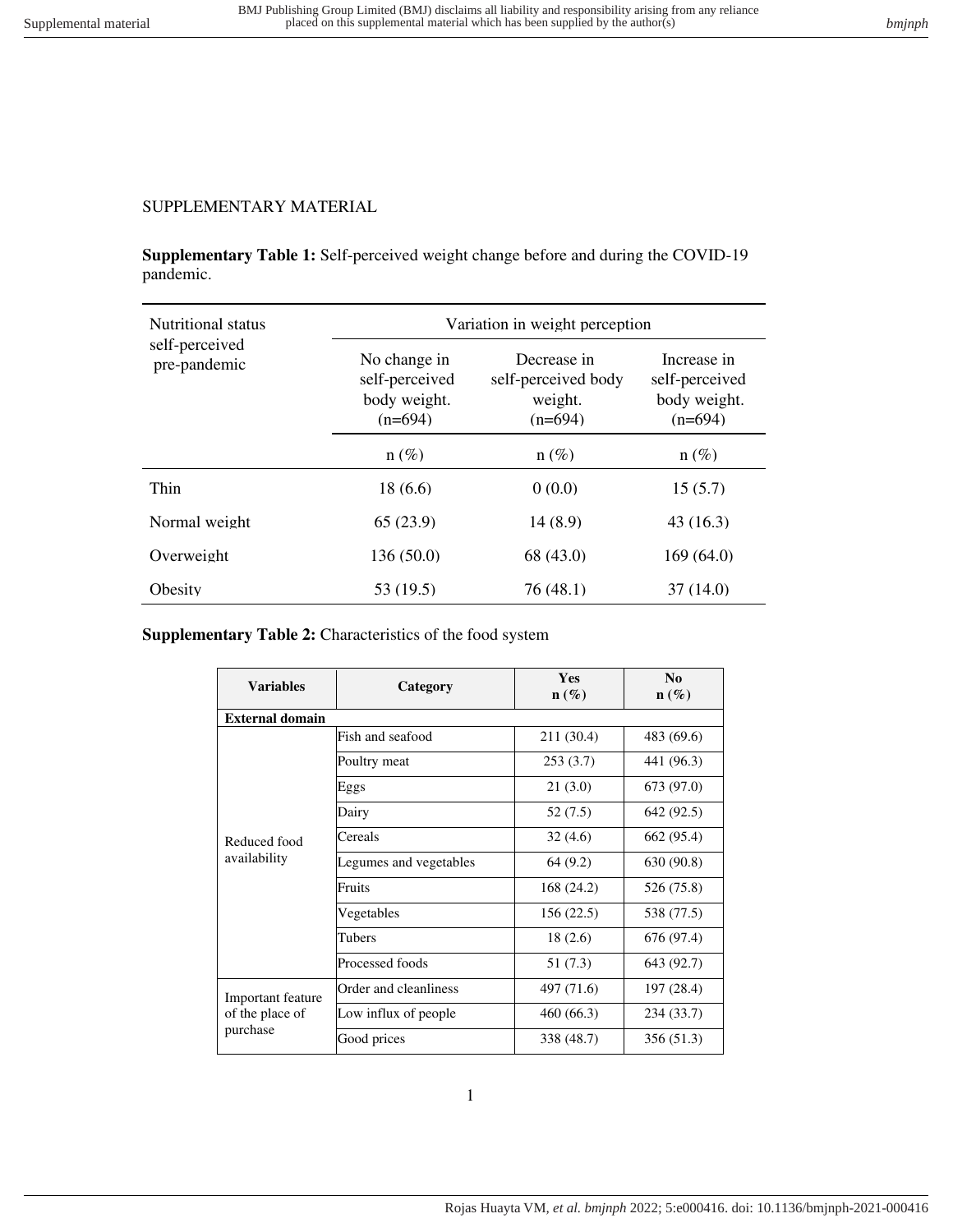|                                  | Variety of food                                                                             | 268 (38.6) | 426 (61.4) |
|----------------------------------|---------------------------------------------------------------------------------------------|------------|------------|
|                                  | Good location                                                                               | 78 (13.3)  | 616 (88.7) |
| Important food<br>characteristic | <b>Nutritious</b>                                                                           | 561 (80.8) | 133(19.2)  |
|                                  | Fresh                                                                                       | 428 (61.7) | 266 (38.3) |
|                                  | Low risk of contamination                                                                   | 386 (55.6) | 308 (44.4) |
|                                  | Quick to spoil                                                                              | 251 (36.2) | 443 (63.8) |
|                                  | Low in fat                                                                                  | 109(15.7)  | 585 (84.3) |
|                                  | Tasty                                                                                       | 75 (10.8)  | 619 (89.2) |
|                                  | Easy to prepare                                                                             | 66 (9.4)   | 628 (90.6) |
|                                  | Low/moderate in sugar                                                                       | 48(6.9)    | 646 (93.1) |
|                                  | Low/moderate in salt                                                                        | 24(3.5)    | 670 (96.5) |
|                                  | On foot                                                                                     | 459 (66.1) | 235(33.9)  |
| Accessibility                    | Vehicular means                                                                             | 193 (27.8) | 501 (72.2) |
| <b>Internal domain</b>           |                                                                                             |            |            |
| Affordability                    | Eating fewer meals per day                                                                  | 73 (10.5)  | 621 (89.5) |
|                                  | Eating less food                                                                            | 129(18.6)  | 565 (81.4) |
|                                  | Eating cheaper foods                                                                        | 113(16.3)  | 581 (83.7) |
| Convenience                      | Skipping an important food                                                                  | 148(21.3)  | 546 (78.7) |
|                                  | fried<br>Prepared<br>foods<br>more<br>frequently                                            | 105(15.1)  | 589 (84.9) |
|                                  | Prepared salads more often                                                                  | 221 (31.8) | 473 (68.2) |
|                                  | Most<br>frequently<br>prepared<br>desserts                                                  | 138 (19.9) | 556 (80.1) |
|                                  | for<br>choosing<br>Reason<br>preparations:<br>that<br>they<br>are<br>nutritious and healthy | 425(61.2)  | 269 (38.8) |

2